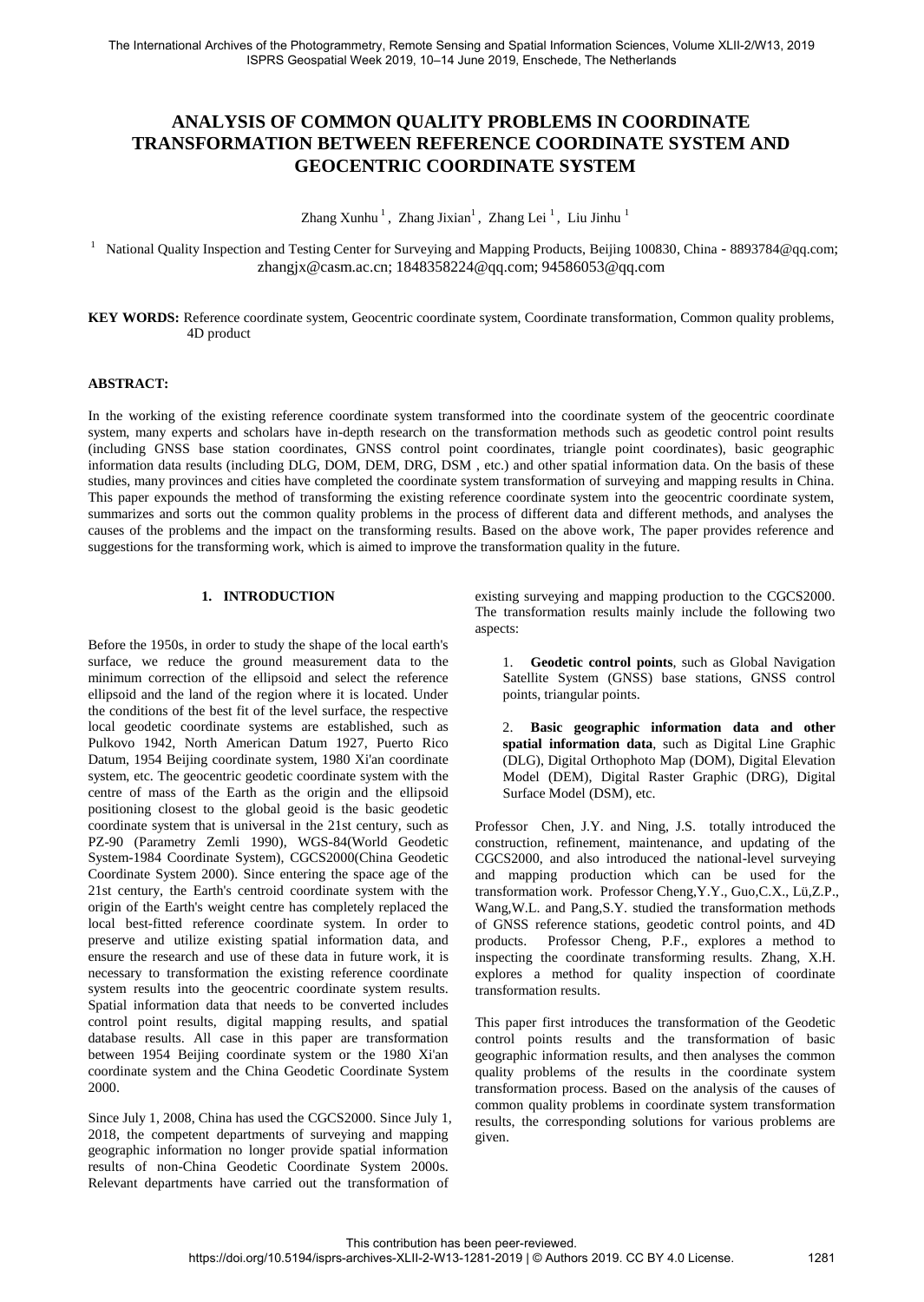#### **2. METHOD OF COORDINATE TRANSFORMATION**

#### **2.1 Geodetic Control Points**

**2.1.1 Method of Coordinate Reduction:** In this method, the speed of the station is calculated according to the speed of the plate movement, and the site coordinates are reduced from one epoch to another epoch according to the calculation speed. The coordinate reduction is applicable to the coordinate transformation of the provincial GNSS reference station and the satellite earth control point coordinates from non-CGCS2000 to the CGCS2000. The points to be converted are jointly measured with the surrounding stable IGS station and the national GNSS continuous operation base station. Through above measured, we can obtain the position of each station under the current ITRF framework and observation epoch. Then we can calculate the coordinate. The coordinate calculation consists of three steps, which are epoch reduction, plate motion correction and framework transformation. To convert in this way, you must know the speed field of each station in the network.

**2.1.2 Method of Parameter transformation:** This method uses the applicable transformation model and transformation parameters to transformation the coordinates of the earth control points from one coordinate system to another. This method is suitable for coordinate transformation of satellite earth control points and triangle point coordinates using the same name control point coordinates in two coordinate systems of known points. That is, according to the transformation area, select the appropriate transformation model (Bursal model, threedimensional seven-parameter model, two-dimensional sevenparameter model, three-dimensional four-parameter model, twodimensional four-parameter model, polynomial fitting model, etc.), select coincidence point, then eliminating the gross errors, calculating the transformation parameters, and coordinate transformation is performed.

#### **2.2 Basic geographic information data and other spatial information data**

The Basic geographic information data and other spatial information data transformation is performed for the framing data or the database entity data, and different coordinate transformation methods are adopted.

**2.2.1 Method of Grid point coordinate transformation correction calculation:** Generally, partitioning is performed according to  $(2 \degree \times 3 \degree)$ , and each partition is expanded outward by about 20′, and the transformation parameters of each partition are respectively calculated, and then the *B* and *L*  of the grid points are respectively calculated by using the determined transformation method and the transformation model. Further, the difference *DB*, *DL* between the original coordinate system of each point and the new geodetic coordinate system is obtained, and the transformation correction<br>
amount *DB*, *DL* of the grid point is formed.<br> *DB* =  $B_N - B_O$  (1) amount *DB*, *DL* of the grid point is formed.

$$
DB = B_N - B_O \tag{1}
$$

$$
DB = B_N - B_O
$$
  
\n
$$
DL = L_N - L_O
$$
  
\n(1)  
\n(2)

Where  $B_N$  is the latitude under the converted geodetic

coordinate system

 $B_{\mathcal{O}}$  is the latitude in the original coordinate system.

- $L_N$  is the longitude under the converted geodetic coordinate system
- $L_0$  is the longitude in the original coordinate system.

For the coordinate system results without the overall adjustment, it is necessary to calculate the geodetic coordinate corrections *dB* and *dL* according to the formulas (3) and (4), and then calculate the geodetic coordinates of each point according to the formulas (5) and (6). Then, the Gaussian projection formula is used to calculate the corresponding Gaussian plane coordinate system coordinates, and then calculate the transformation correction  $DX_1$ ,  $DY_1$  and the difference correction amount  $DX_2$ ,  $DY_2$  of each network point, calculate the correction amount *DX*, *DY* of the new and old coordinate system transformation according to formulas (7) and (8), and finally convert *DX*, *DY* into Grid point geodetic coordinate transformation correction *DB<sup>1</sup>* , *DL<sup>1</sup>* .

correction DB<sub>1</sub>, DL<sub>1</sub>.  
\n
$$
dB = -\frac{\Delta x}{M} \sin B_0 \cos L_0 - \frac{\Delta y}{M} \sin B_0 \sin L_0 + \frac{\Delta z}{M} \cos B_0
$$
\n
$$
+ \frac{1}{M} \left[ \frac{e^2}{W} \Delta a + \frac{N}{2W^2} \left( 2 - e^2 \sin^2 B_0 \right) \Delta e^2 \right] \sin B_0 \cos B_0 \quad \dots \quad (3)
$$

$$
+\frac{1}{M}\left[\frac{U}{W}\Delta a + \frac{1}{2W^{2}}\left(2 - e^{2}sin^{2}B_{o}\right)\Delta e^{2}\right]sin B_{o} cos B_{o} \dots (3)
$$
  

$$
dL = -\frac{1}{Ncos B_{o}}(\Delta x sin L_{o} - \Delta y cos L_{o}) \dots (4)
$$

Where  $L_0$  and  $B_0$  is the longitude and latitude in the original coordinate system.

$$
\Delta a = a_N - a_O
$$

 $a_N$   $a_O$  are the long radii of the transformed ellipsoid and the ellipsoid of the pre-conversion coordinate system, respectively.

$$
\Delta e^2 = e_N^2 - e_O^2
$$

 $e_N$   $e_O$  are the first eccentricity of the transformed ellipsoid and the ellipsoid of the pre-conversion coordinate system, respectively. ellipsoid and the ellipsoid of the pre-conversion<br>
coordinate system, respectively.<br>  $B = B_0 + dB$ <br>  $L = L_0 + dL$ <br>  $DX = DX_1 + DX_2$ <br>  $(7)$ 

$$
B=B_0+dB \qquad \qquad \ldots \qquad (5)
$$

$$
L = L_0 + dL \tag{6}
$$

$$
DX = DX_1 + DX_2 \qquad \qquad \cdots \qquad (7)
$$
  

$$
DY = DY_1 + DY_2 \qquad \qquad \cdots \qquad (8)
$$

$$
DY = DY_1 + DY_2 \tag{8}
$$

Calculate the coordinate transformation correction  $DB_2$  and  $DL_2$ according to formulas (9) and (10) using *DB* and *DL* calculated by formulas (1) and (2). Explicit Level and (10) and (10) assign  $DB$  and <br>
Level and the definition of  $DB_2 = DB + DB_1$  (9)

$$
DB_2 = DB + DB_1 \qquad \qquad \dots \qquad (9)
$$
  

$$
DL_2 = DL + DL_1 \qquad \qquad \dots \qquad (10)
$$

$$
DL_2 = DL + DL_1 \tag{10}
$$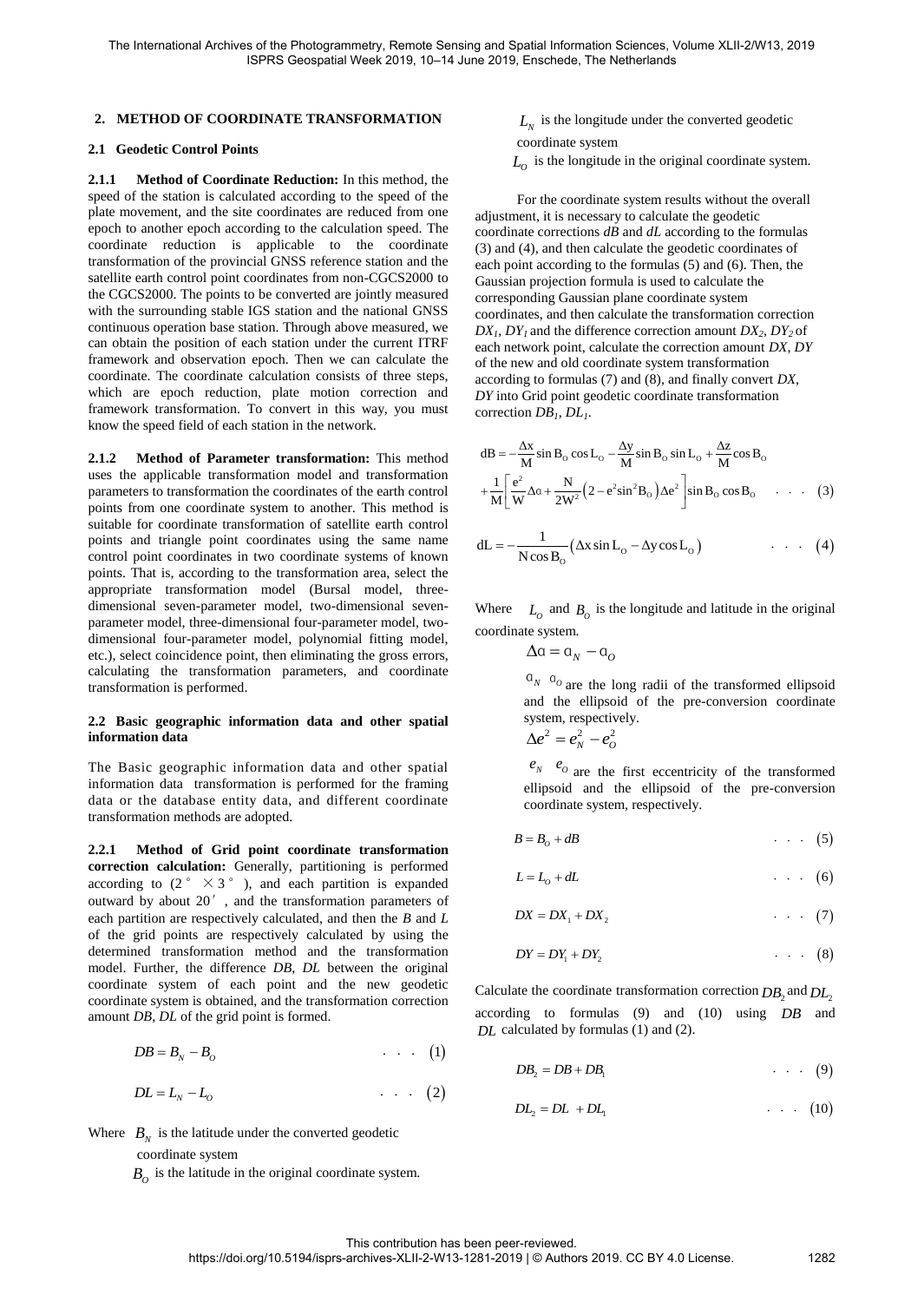#### **2.2.2 Method of DLG database transformation:**

1. Using the coordinate correction of the four contour points of each frame, the coordinate correction of each element point in the frame is calculated by bilinear interpolation, and the coordinate correction of each element point is used to calculate the coordinate of each element in the new coordinates system.

2. Complete the stitching with the surrounding frames.

3. Complete profile changes, data editing, band-joining, topology reconstruction.

4. Make changes to content such as spatial data metadata.

5. Complete data post-processing such as database warehousing.

**2.2.3 Method of DEM and DSM database transformation:** The data transformation is completed by using the vector data formed in the DEM production process and the DEM discrete point data.

1. Select the coordinate correction of each of the four map points of each frame, calculate the coordinate correction of each element point in the frame by bilinear interpolation, and complete the coordinate conversion of each element point in the frame, and the surrounding frames are stitched together.

2. Build the TIN.

3. Interpolate DEM or DSM according to relevant specifications or regulations.

4. Modify the metadata and other content.

**2.2.4 Method of DOM and DRG database transformation:** The data transformation is performed using a grid-by-grid correction method while maintaining the original resolution.

1. In the converted geodetic coordinate system, the contour coordinates and the kilometre grid are generated, and the grid points are corrected by the grid.

2. Modify metadata related items and related extra-text decorations.

### **3. ANALYSIS OF COMMON QUALITY PROBLEMS**

### **3.1 Quality problems in Geodetic Control Points**

**3.1.1 Coordinates are reduced:** The key processes for coordinate transformation using coordinate reduction methods are: selection of reference control points (IGS stations, national GNSS reference stations, national GNSS geodetic control points), high-precision data processing, plate motion correction, and frame transformation. The common problems of coordinate reduction are mainly concentrated on the selection of reference control points and the correction of plate motion.

1. Calculation of coordinates CGCS2000 coordinates issued by the authority of the non-national surveying and mapping administrative department.

In one group of provinces, the CGCS2000 starting point coordinates used by the basic control network are issued by the authority of the non-national surveying and mapping administrative department, or the energy value is traced back to the authoritative data of the national surveying and mapping administrative department.

Table 1 shows the difference statistics between the CGCS2000 coordinates of the adopted IGS station or the national GNSS reference station and the national authoritative data. This difference leads to systematic deviation of the conversion data of the C-class GNSS control network in X province.

| No. | X Medium<br>error X | Y Medium<br>error Y | Z Medium<br>error Z | Point<br>Medium<br>error |
|-----|---------------------|---------------------|---------------------|--------------------------|
|     | $-0.003$            | $-0.049$            | $-0.128$            | 0.137                    |
|     | $-0.035$            | $-0.063$            | $-0.161$            | 0.176                    |

Table 1 Statistics of the starting point coordinates (unit: m)

2. Calculation points accuracy level does not meet the corresponding level control point requirements.

When some provinces and cities coordinate reference framework or basic control network is established, only the B, C and D-level GPS control networks with lower accuracy levels in the provinces and cities and surrounding provinces, such as the coordinates of the 2000 national GPS geodetic control network, are used as the starting data. No joint measurement with IGS station or national GNSS reference station, CGCS2000 coordinates obtained by constrained adjustment. This approach ensures consistency of results with other outcomes in the province's region, and the rapid adoption of CCCS2000 was achieved under historical conditions and during excessive periods. Because the provincial GNSS reference station serves as the backbone and main support of the provincial geodetic reference, the coordinate transformation results achieved by this method are not conducive to maintaining the provincial three-dimensional and dynamic geocentric coordinate system, which is not conducive to ensuring the three-dimensional geocentric coordinate's accuracy and current situation and national unity .of the geodetic control network.

Table 2 is the externally coincident precision of a provincial GNSS base station. In the table, 56 provincial GNSS reference stations are based on B and C-level GPS points as the starting point, and are converted by means of coordinate reduction. It can be clearly seen that there are certain dimensions Errors in the three-dimensional direction of space, and all have systematic deviations. These errors have already had an impact on the service of the GNSS base station.

| No.          | X           |          |             |        |
|--------------|-------------|----------|-------------|--------|
| Minimum      | $-0.044$    | 0.061    | 0.045       | 0.080  |
| Maximum      | $-0.019$    | 0.080    | 0.059       | 0.105  |
| Average      | $-0.031$    | 0.071    | 0.052       | 0.093  |
| Medium error | $\pm 0.031$ | $+0.071$ | $\pm 0.052$ | ±0.094 |

Table 2 Statistics of the externally coincident precision of a provincial GNSS base station outside the network (unit: m)

3. Coordinate change values due to plate motion between different epochs of the frame are not considered. In a second group of provinces, after the epoch reduction, the coordinates of the epoch corresponding to the calculation framework are not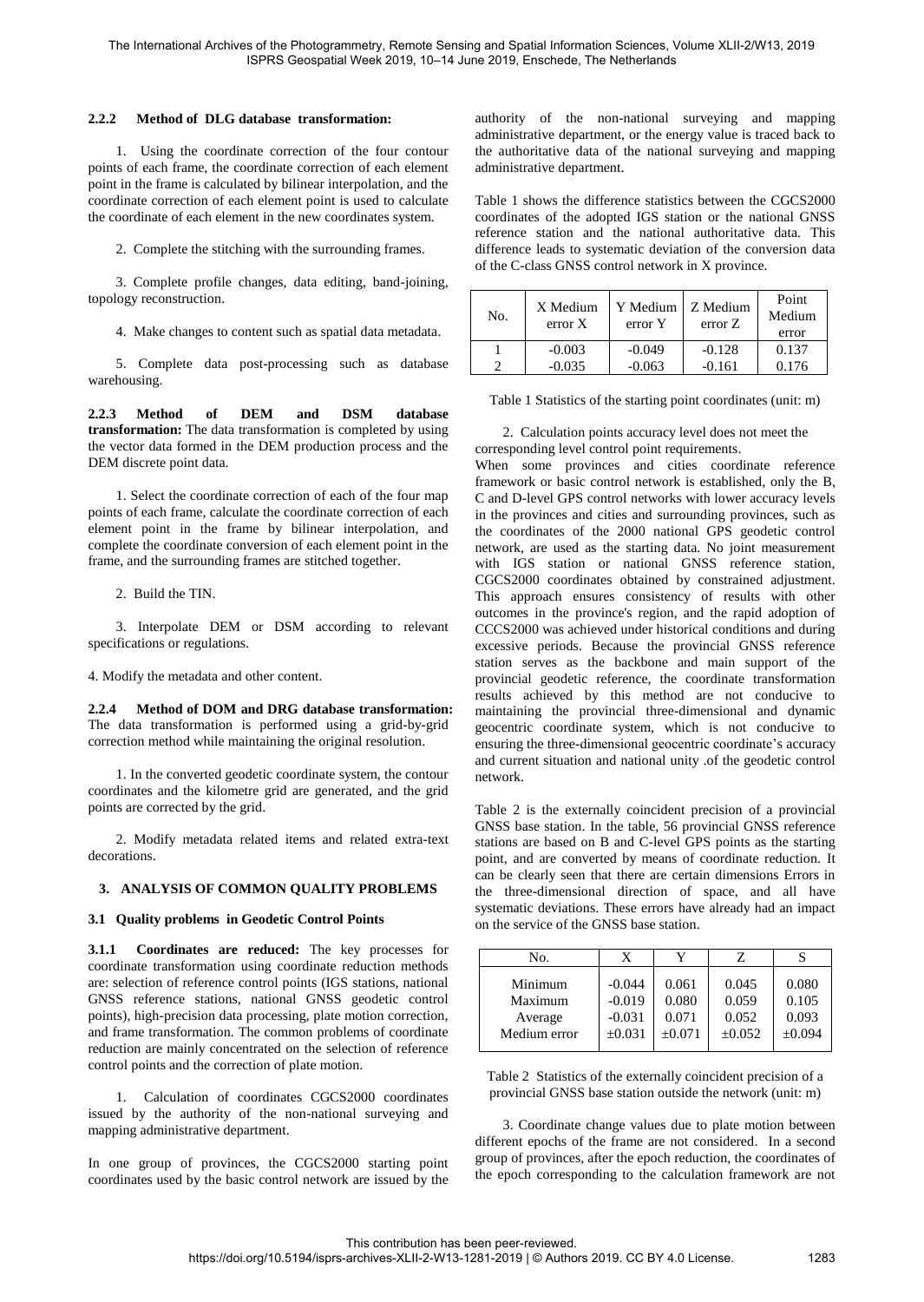considered. From the observation epoch to the transformation epoch, the coordinate change value caused by the plate motion is brought into the transformation result and causing transformation error

The speed field of the station when ITRF 2005 is converted to the ITRF 2000 framework plays a major role, so if the determined speed field is not accurate, it will have a great impact on the transformation result. The main role of the transition from ITRF 2000 to ITRF 97 is the transformation relationship between the frameworks. The speed field requirements for the stations that need to be converted are not very high.

Table 3 shows the joint adjustment of the observation data of some points in different years. Because the coordinate change value caused by the plate motion cannot be eliminated, resulting in systematic errors in the final transformation results.

| No. | Date 1     | Date2  | $\Delta$ X | ۸Y        | ΔZ.       |
|-----|------------|--------|------------|-----------|-----------|
|     | 2005-9     | 2010-9 | $-0.0119$  | $+0.0444$ | $+0.0292$ |
| 2   | 2005-9     | 2010-9 | $-0.0018$  | $+0.0569$ | $+0.0535$ |
| 3   | $2003 - 8$ | 2005-9 | $+0.0151$  | $+0.0519$ | $+0.0509$ |
| 4   | 2003-8     | 2005-9 | $+0.0007$  | $+0.0002$ | $-0.0081$ |
| 5.  | 2003-8     | 2005-9 | $-0.0037$  | $+0.0027$ | $+0.0039$ |

Table 3 Differences in coordinates of the same name in different years (unit: m)

## **3.1.2 Transformation use Parameter**

The key processes of coordinate transformation using parameter conversion method include: transformation` partition, selection of transformation model, selection and elimination of coincidence points, calculation of transformation parameters, external inspection and so on. The common quality problems of parameter transformation using Parameter mainly focus on four aspects: transformation partition, coincidence point coverage, coincidence point elimination, and checkpoint distribution.

1. Since the coordinates of the Beijing coordinate system in 1954 were calculated by the method of stepwise control of the divisional adjustment, there is obvious adjustment of the adjustment, and even in some areas, the results of the division or the combination of the lock and the net have inconsistent or cracks. Therefore, it is not appropriate to use a partition and a set of transformation parameters in such areas to avoid large errors.

2. The basic principle of coincidence point selection is high level, high precision, small local deformation, uniform distribution, covering the entire transformation area. When the coincidence point cannot cover the entire transformation area, the area transformation parameters that cannot be covered can only be obtained by extrapolation, but the transformation precision may be sharply lost with the extrapolation distance amplification, resulting in the situation that the converted result is not connected with the neighbouring results. For the astronomical geodetic points of the first, second, third and fourth places with CGCS2000 coordinates applied by the state, all of them are used for the calculation of the transformation model, resulting in the inconsistent level and precision of the coincidence point utilization, and the transformation accuracy is not high. Local deformation is large.

3. Due to the gross error of some starting points, and when elimination the gross error point is not strict in the calculation process, it is not strictly performed in the error of more than 3 times, which is easy to cause deformation of local conversion parameters. The elimination of the rough point should also include points that cause uneven distribution of coincidence points. For example, the occurrence of narrow triangles in the model should be avoided to the maximum, and such points can be used as external checkpoints.

4. Using the coincidence point that is not involved in the calculation of the transformation parameters as the external checkpoint, the number of points should be no less than 6 and evenly distributed. When the external checkpoint is insufficient, the field test should be carried out, especially paying attention to the check of the edge of the transformation area.

#### **3.2 Quality problems in Basic geographic information data results and other spatial information data**

**3.2.1 DEM transformation:** Since the process data (contour lines, characteristic lines, elevation points, etc.) for the production of DEM results generally do not exist, the DEM transformation cannot construct the TIN interpolation to regenerate the DEM according to the relevant production technical regulations, and generally adopts the high-resolution grid coordinate correction amount. The method of translation or bilinear interpolation performs coordinate transformation on the frame, and at the same time, the reference coordinates are determined by reference pixel resolution for data resampling, and the frame is cut according to the new contour of CGCS2000 and overlapping pixels, and the positioning in the data header file is changed. Coordinates, modify metadata related entries. The main problems of DEM transformation are as follows.

1. Using the translation method to perform DEM transformation, the average value of the four corner points of the image is used as the correction point in the lower left corner of the frame. Without data resampling, the DEM data is still stored in the original coordinate system.

In this method, the coordinates of the starting point of the frame are integer multiples of the non-grid spacing, and the frame is not edged due to the inconsistent translation of the adjacent frame coordinates. In the later application of DEM data, the elevation in the edge area still needs to be processed, and the resampling accuracy is lost.

2. The DEM transformation is performed by the translation method, and the coordinate translation amount is normalized to an integer multiple of the DEM grid spacing, and data resampling is not performed.

This method will produce a row (one column) of DEM grid points between the adjacent frames of the DEM, resulting in a grid number at the edge of the local frame is not unique and there is one row (one column) is missing or one row (one column) is coincident( Figure 1). Because the coordinate translation gauge is normalized to an integer multiple of the grid point spacing, the DEM transformation accuracy is lost, and the transformation accuracy is exceeded.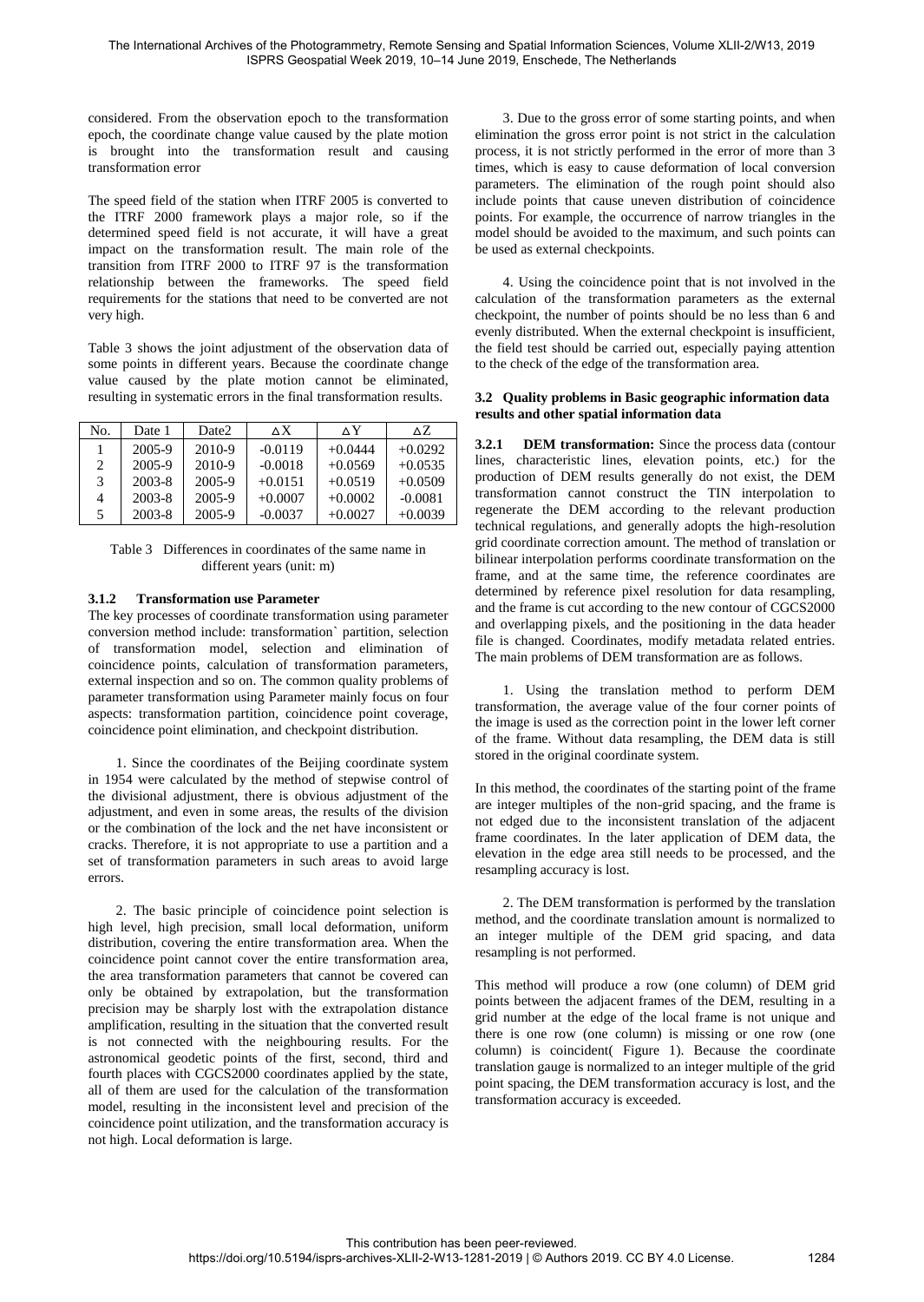

Figure 1 A difference between adjacent DEM frames after transformation

Table 4 shows the DEM transformation accuracy statistics of different terrain categories in a certain province. It can be seen that this method is likely to cause partial frame transformation accuracy to exceed the limit in mountainous areas.

| Terrain category | Number of<br>checkpoints | Limit(m)     | Medium<br>error(m) |
|------------------|--------------------------|--------------|--------------------|
| Mountain/Alpine  | 114                      | 2.00         | 0.707              |
| Mountain         | 110                      | 1.00         | 1.001              |
| Mountain         | 114                      | $00^{\circ}$ | 1.257              |

Table 4 1: 10000 DEM transformation accuracy statistics

**3.2.2 DOM transformation:** DOM transformation generally uses high-resolution grid coordinate correction. The translation is performed by the translation or correction method. The frame is cut according to the new contour of CGCS2000 and overlapping pixels, and the movement amount (pixel number) is calculated by pixel relationship. , change the positioning coordinates in the data header file, modify the metadata related entries. The main problems of DOM transformation are as follows.

During the DOM transformation process, the translation gauge is normalized to an integer multiple of the DOM ground sampling interval, and then the coordinates of the whole image are translated, resulting in a row (one column) of DOM grid points between the adjacent frames, resulting in local adjacent frames. The edge area values are not unique. Although this transformation method does not have a significant impact on the DOM transformation accuracy, but the transformation work has not been fully completed, it is advisable to resample the results of the joint edge and improve the transformation work.

# **4. SUGGESTION**

### **4.1 Geodetic Control Points**

 The result of the control point CGCS2000 in the process of adjustment calculation can not only use the 2000 national GPS geodetic control network results (three network adjustment results, the average accuracy of geocentric coordinates is better than  $\pm 3$ cm) As a result, it is necessary to make full use of the GNSS continuous operation base station coordinates (coordinate accuracy of millimetres) in the 2000 national GPS geodetic control network with higher precision.

**4.1.1** Taking into account the characteristics of plate motion and the strict transformation relationship between different epoch frames in the process of coordinate reduction, making full use of the state-level latest velocity field result CGCS2000 plate motion model (China Plate Model-CGCS2000, CPM-CGCS2000) and CGCS2000 grid velocity field model. CPM-CGCS2000 is the most accurate correlation model in China. It solves the problem of dynamic maintenance of CGCS2000 and the transformation of basic mapping results in China. It is suitable for the transformation of various GNSS positioning results to CGCS2000 based on the ITRF framework.

**4.1.2** Each province and neighbouring provinces exchange data of coincidence points, and the coincidence points of the parameter transformation model are established to cover all transformation areas as much as possible; the transformation area transformation parameters that cannot be covered can be obtained by smooth extrapolation, but external inspection work and the neighbouring province's border work should be strengthened.

**4.1.3** Using different transformation models for comparative analysis, plot the point residual distribution map and the point residual contour map, and select the optimal model for coordinate transformation. The polynomial fitting model is used for coordinate transformation. It is also necessary to refer to the Bursa model, the two-dimensional seven-parameter transformation model and other transformation models suitable for the national and provincial scopes for accuracy analysis, and eliminate the larger residuals.

### **4.2 Basic geographic information data results other spatial information data**

The existing results transformation workload is large, and the existing basic geographic information data results other spatial information data of the provinces are transitional results, which should be transformed in different ways according to the purpose of the application of the results.

**4.2.1** With the continuous development of basic surveying and mapping work, the results of new basic geographic information data should be directly produced by CGCS2000.

**4.2.2** If the result of the transformation is indeed required, the data should be transformed according to the corresponding standards of the coordinate system transformation, based on the comparison analysis of multiple transformation schemes, using a strict and complete transformation process. The integrity, consistency and uniqueness of the converted data should be guaranteed during the transformation process to ensure that the transformation is in place and the edges are in place.

**4.2.3** Strengthen the comprehensive quality assessment of the technical and technical routes of the transformation work to avoid major quality problems in data transformation.

# **5. CONCLUSION**

The transformation of the existing reference coordinate system mapping results to the geocentric coordinate system is a systematic work. In the actual transformation work, although a series of theoretical research and actual transformation work were carried out on the actual situation of the transformation results, some quality problems were still found in the quality inspection of the transformation results. In this paper, the